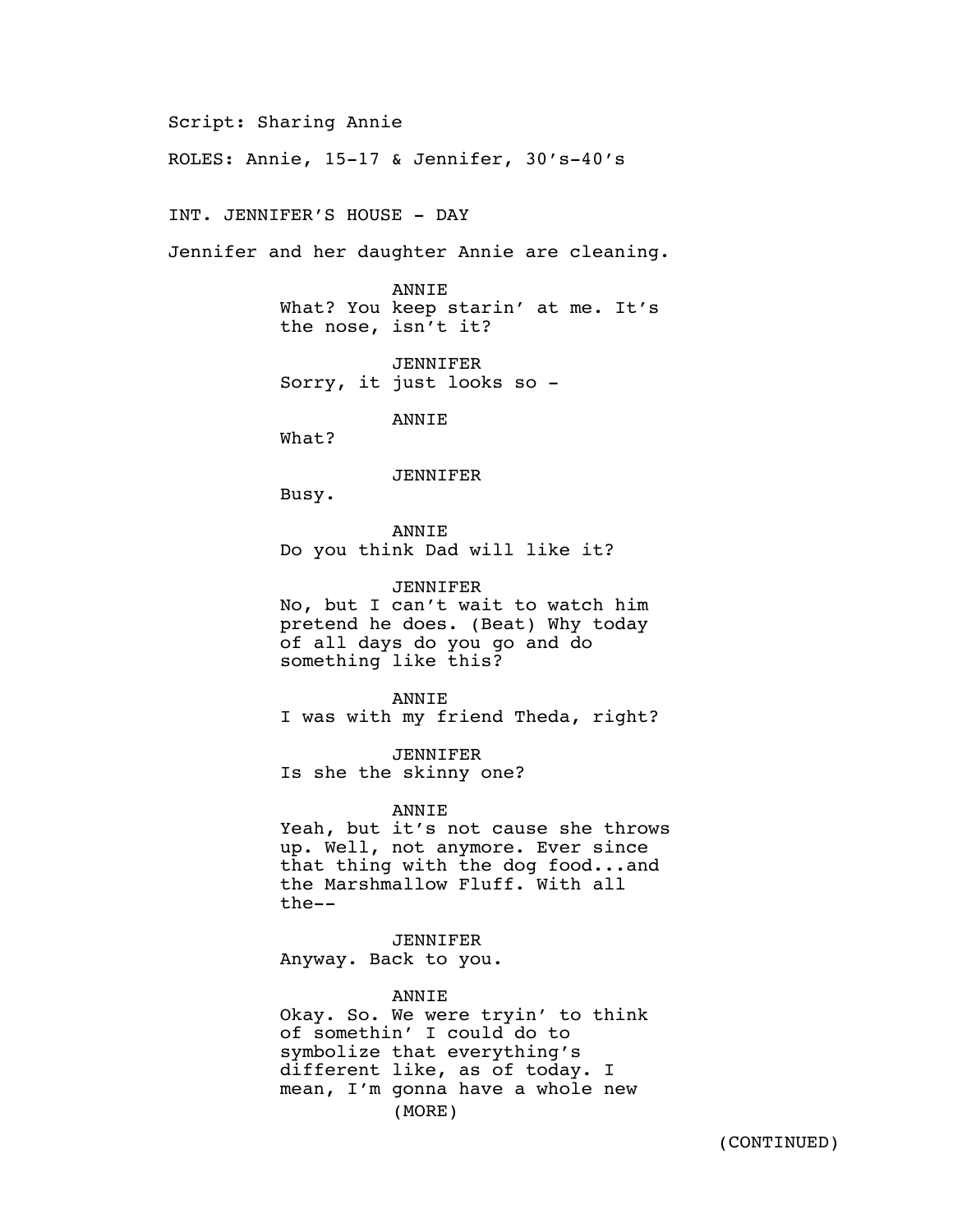#### ANNIE (cont'd)

life with a stepbrother n' a stepsister n' I just wanna make sure whey get that I'm someone who, you know, can like--

#### JENNIFER

Go out and permanently alter her face without even having to ask her mother?

# ANNIE

Ma, this is the 90's. Nothin's permanent.

# JENNIFER

(Beat) Annie? No matter what, I promise I will always be here for you. Always. Guess I just have to get used to the idea of sharing you with your Dad and his - hey, do me a favor? Don't let her make you call her "mom"?

Annie gathers a bunch of stray wire hangers.

ANNIE How about "Mommie Dearest"?

JENNIFER I am gonna miss you so much.

**ANNTE** 

I'll still be here half the week. Rest of the time, you could go back to writin'. Or you could take a cookin' class. Like maybe Cajun. Where half the stuff is already supposed to come out black.

JENNIFER Thanks, I got plenty to do. Look around.

Annie comes across a pile of crumpled baseball caps as she gathers trash into a plastic bag.

### ANNIE

Hey Ma, remember when you told Dad you'd take him back the day the Braves won the series? Did he ever--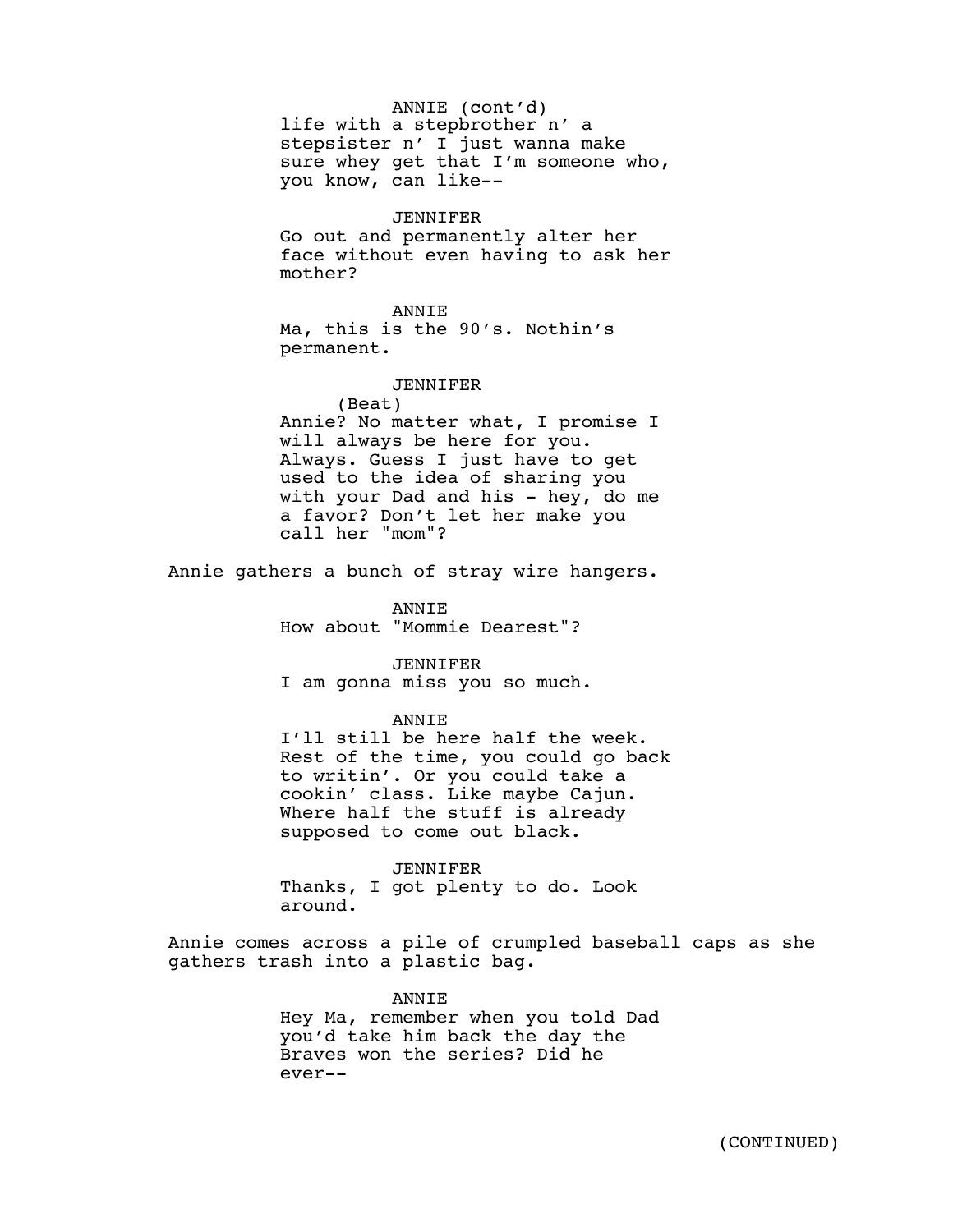# JENNIFER

No!

# **ANNTE**

--Take you up on--? Okay, we're getting' touchy. Forget it. So just tell me this, hypothetically-like. Dad moves all the way out here from LA with the new wife 'n kids, but they can't handle it so they freak, right? Then Dad freaks, and he drops outta AA and everybody blames me.

#### JENNIFER

They're not gonna blame you. If they do, we'll make a coupla calls and get 'em booked on a talk show. The audience'll do the rest. Hey, don't worry. Your father wants this to work so badly, he's not gonna blow it.

### ANNIE

But what about them? Who'd wanna move from LA to Brewsbury, Mass. Like, totally on purpose? What if they hate it?

JENNIFER You mean, what if you hate it?

### ANNIE

It's just - for three years now it's been just you and me. I'm not used to crowds. Couldn't Dad have waited til--

#### JENNIFER

Til when? Offers from Boston don't come that often. Even with a big pay cut. Hey, your dad just gave up runnin' the swimsuit edition to go back to takin' pictures of sweaty ballplayers so he could be with you.

### ANNIE

Just wish we could have some hang time, before the home team meets the visitors.